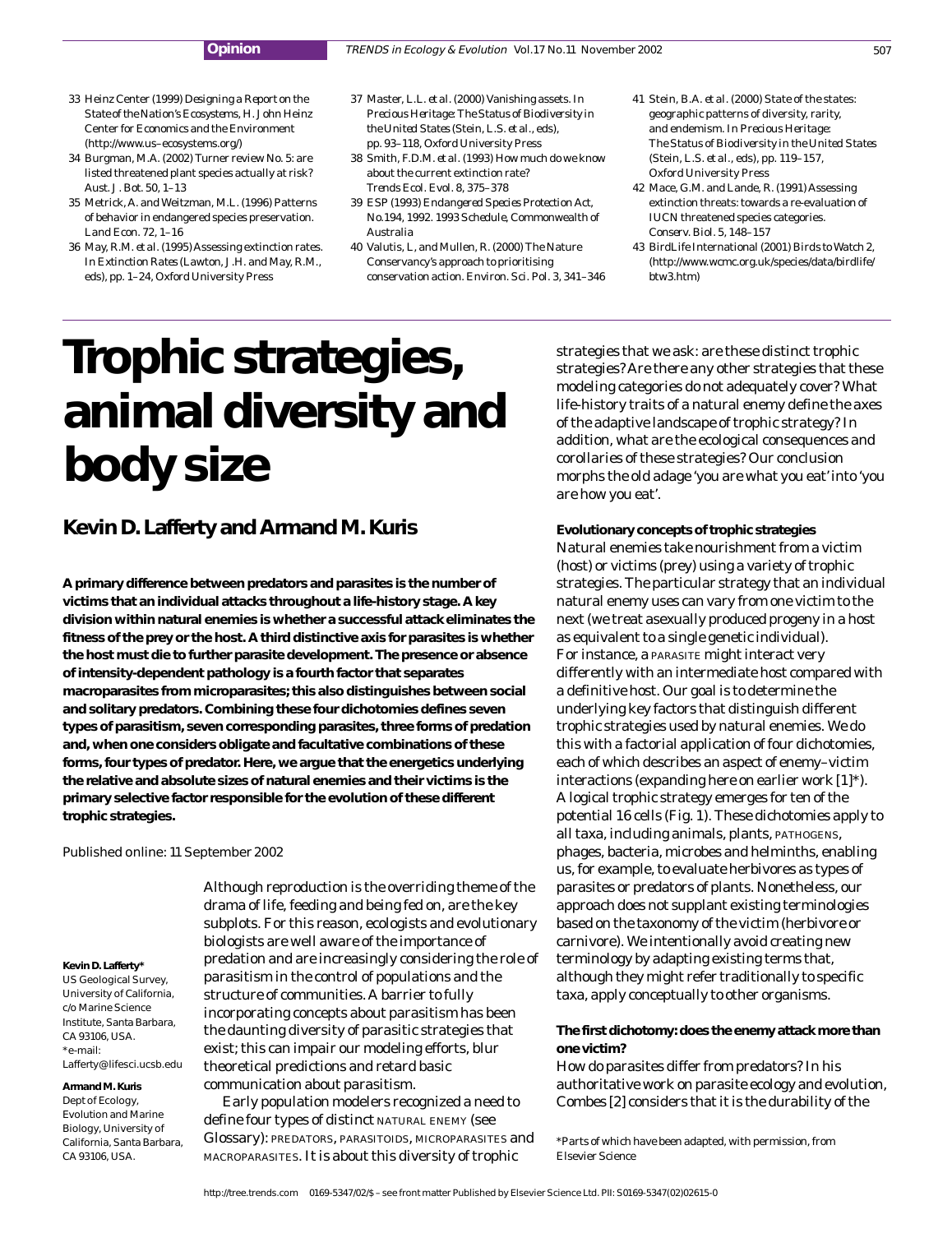

**Fig. 1.** Seven types of parasitism and three types of predation separated by four life-history dichotomies. Intensity-dependent relationships are above the diagonal line; intensity-independent ones are below. This results in ten trophic strategies of natural enemies related to Box 3. Note that the three predation strategies combine to four types of predator: micropredators, facultative micropredators, solitary predators and facultative social predators. Victim fitness = 0 indicates that the interaction either kills or blocks victim reproduction, whereas victim fitness >1 indicates that the victim typically survives the interaction and can reproduce.

enemy–victim interaction that provides the distinction (i.e. parasitic interactions are durable). Population models extend this perspective. In infectious disease models, a parasite exploits only one host during a particular phase of its ontogeny. By contrast, most population models in ecology incorporate a functional response [3] that considers how predators eat many prey. In other words, population modelers have established a well-accepted dichotomy between parasites and predators based on the number of hosts or prey attacked during a particular life-history stage. Attacking one (i.e. a parasite) or more than one (i.e. a predator) victim is easier to apply as a dichotomy than is durability of an attack, and we use the latter in our approach, noting that the two views are not in conflict (exploiting only one victim during a life-history stage is necessarily a durable attack).

## **The second dichotomy: does the enemy eliminate victim fitness?**

Ecological modelers broadly classify parasites into parasitoids, macroparasites and microparasites [4,5]. Although parasitoids are undeniably parasitic according to our first dichotomy, they are also quite different from these other parasites, in that, similar to a predator, they must kill their host. Entomologists, seeking insight into biological control, have tailored predator–prey models to describe parasitoid insects [4,6,7]. The view of parasitoids as distinct from other parasites points to the effect that an individual parasite has on host fitness as a way to distinguish among parasites. The dichotomy we apply is whether

infection by a single natural enemy (usually a larval stage for parasitoids) necessarily takes victim fitness to zero. Several unrelated lineages have independently evolved this life history (Boxes 1,2).

This dichotomy, which separates parasitoids from parasites, also cleaves predation into two life histories. Mosquitoes represent a type of predator that does not reduce the fitness of prey to zero. Such a trophic strategy can be termed micropredation. Although many natural enemies are obligate MICROPREDATORS, others, such as vampire bats, lampreys, cookie-cutter sharks and many herbivores (e.g. deer), switch between micropredation and predation. For these FACULTATIVE MICROPREDATORS, the impact on an individual victim (either micropredation or predation) depends on the size of that individual. For example, pocket gophers nibble the roots of trees and shrubs but will pull small plants into the burrow and kill them. By combining the consequence of an attack with the number of victims attacked, a 2×2 matrix of natural enemy interactions produces four cells filled by: (1) predation; (2) micropredation; (3) typical parasitism; and (4) parasitoidism or parasitic castration (Box 1). We note that the second dichotomy could be expanded into an axis to allow mutualisms (positive effect on 'victim'fitness) and scavenging (no effect on 'victim' fitness).

## **The third dichotomy: does the enemy require the death of the victim?**

Application of the second dichotomy groups parasitoids and PARASITIC CASTRATORS together because both take host fitness to zero. However, these two natural enemies are sufficiently different that it would be useful to distinguish between them. Unlike the parasitic castrator that keeps its host alive to benefit from a long life, the parasitoid must kill its host to complete its lifecycle, indicating that requisite death of the host is a useful third dichotomy. This dichotomy does not add insight to predation, because it is redundant to the concept. However, when we apply this dichotomy to TYPICAL PARASITES, a new group of parasites emerge as a distinct trophic strategy. Some parasites are transmitted when a predatory host feeds on an infected intermediate host and, although these TROPHICALLY TRANSMITTED parasites do not kill their intermediate host, they do ultimately require its death [8].

# **The fourth dichotomy: does the enemy cause intensity-dependent pathology?**

Anderson and May (Box 3) noted that an INTENSITY-DEPENDENT PATHOLOGY dichotomy divides pathogens (INTENSITY INDEPENDENT) from typical parasites (INTENSITY dependent). Superimposing a dichotomy of intensity-dependent/independent pathology on the other three dichotomies enables us to define ten types of antagonistic, interspecific interaction (Fig. 1). Doing so divides some natural enemies (trophically transmitted parasites, parasitic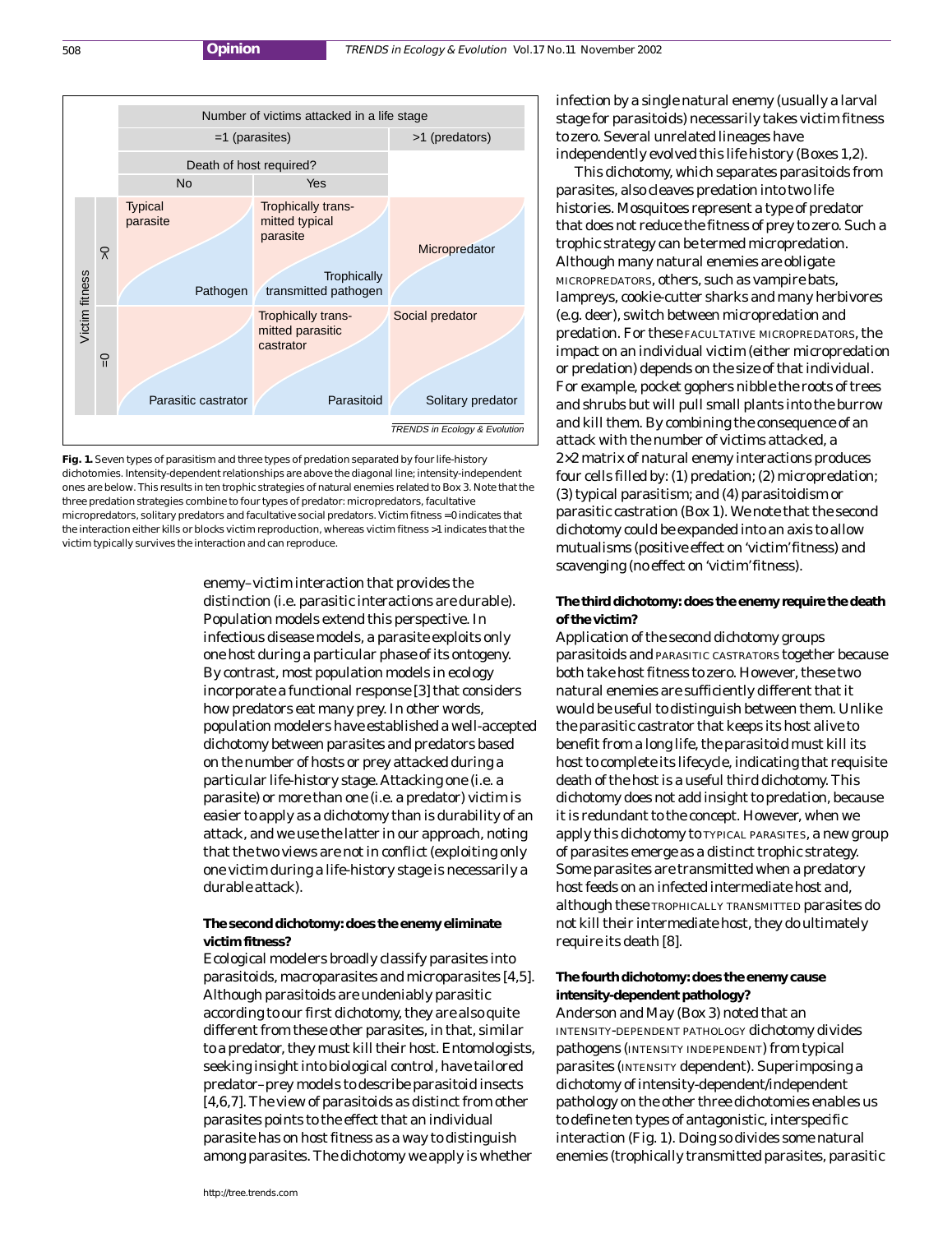#### **Box 1. The first two dichotomies**

The number of victims attacked combined with the fitness consequences to the victim of a successful attack enables us to separate typical parasitism, predation and parasitoidism. If we create a 2×2 table from these two dichotomies (Table I), we find an empty category for natural enemies that attack more than one victim but do not eliminate the fitness of that victim. The strategy of micropredation (e.g. as used by mosquitoes) fills this vacancy well because these predators take small, nonlethal meals from several victims. The ecology and evolution of these four strategies are familiar to ecologists [a–l]. However, ecologists are less familiar with the common trophic strategy of parasitic castration. From a fitness standpoint, parasitic castrators 'kill' a single victim by blocking all further reproduction of the host and, therefore, our 2×2 table includes them with parasitoids. Synonomizing these two distinctly different trophic strategies is not appropriate and we offer a third dichotomy (requirement of the death of the victim,) to distinguish between them. Similarly, Anderson and May (Box 3) recognized that typical parasites were better understood if one considered the extent to which they had intensitydependent or intensity-independent pathology. This fourth dichotomy (intensity dependence) leads us to our final set of ten trophic strategies as depicted in Fig. 1 in the main text.

#### **References**

- a Kuris, A.M. (1974) Trophic interactions: similarity of parasitic castrators to parasitoids. *Q. Rev. Biol.* 49, 129–148
- b Pérez, C. (1931) Notes sur les Epicarides et les Rhizocéphales des côtes de France. VII. *Peltogaster* et *Liriopsis*. *Bull. Soc. Zool. Fr.* 56, 509–512
- c Doutt, R.L. (1959) The biology of parasitic Hymenoptera. *Annu. Rev. Entomol.* 4, 161–182
- d Kuris, A.M. (1973) Biological control: implications of the analogy between trophic interactions of insect pest–parasitoid and snail–trematode systems. *Exp. Parasitol.* 33, 365–379
- e Kuris, A.M. and Norton, S.F. (1985) Evolutionary importance of overspecialization: insect parasitoids as an example. *Am. Nat.* 126, 387–391
- f Baudoin, M. (1975) Host castration as a parasitic strategy. *Evolution* 29, 335–352
- g Janzen, D.H. (1975) Interactions of seeds and their insect predators/parasitoids in a tropical deciduous forest*.* In, *Evolutionary Strategies of Parasitic Insects and Mites* (Price, P.W., ed.), pp. 154–186, Plenum
- h Eggleton, P. and Belshaw, R. (1992) Insect parasitoids: an evolutionary overview. *Philos. Trans. R. Soc. Lond. Ser. B* 337, 1–20
- i Lafferty, K.D. (1993) Effects of parasitic castration on growth, reproduction and population dynamics of the marine snail *Cerithidea californica*. *Mar. Ecol. Prog. Ser.* 96, 229–237
- j Lafferty, K.D. (1993) The marine snail, *Cerithidea californica*, matures at smaller sizes where parasitism is high. *Oikos* 68, 3–11
- k Renaud, F. *et al.* (1996) Biodiversity and evolution in host–parasite associations. *Biodiv. Conserv.* 5, 963–974
- l O'Keefe, K.J. and Antonovics, J. (2002) Playing by different rules: the evolution of virulence in sterilizing pathogens. *Am. Nat.* 159, 597–605

#### **Table I. Separation of typical parasitism, predation and parasitoidism**

|                               | Attacks one victim per life stage<br>(Parasite)                                                                                                                                                                                                                                                                                                                                                                                                                                                       | Attacks more than one victim per life stage<br>(Predator)                                                                                                                                                                                                                           |
|-------------------------------|-------------------------------------------------------------------------------------------------------------------------------------------------------------------------------------------------------------------------------------------------------------------------------------------------------------------------------------------------------------------------------------------------------------------------------------------------------------------------------------------------------|-------------------------------------------------------------------------------------------------------------------------------------------------------------------------------------------------------------------------------------------------------------------------------------|
| <b>E</b><br>Victim            | Typical parasite/pathogen<br>A natural enemy attacks one victim during a life stage and does<br>not necessarily eliminate its fitness (e.g. digene metacercaria,<br>adult trematode, Giardia, scale insect or cold virus). Anderson and<br>May (Box 2) usefully subdivide this category into microparasites<br>and macroparasites according to whether pathology increases<br>with the intensity of infection.                                                                                        | <b>Micropredator</b><br>A natural enemy attacks more than one victim<br>during a life stage and does not necessarily<br>eliminate its fitness (e.g. mosquito, leeches,<br>lamprey, leaf hopper or koala). These take a<br>small meal before moving on.                              |
| $\circ$<br>nes<br>롣<br>Victim | Parasitoid/parasitic castrator<br>A natural enemy attacks one victim during a life stage and<br>necessarily eliminates its fitness. Parasitoids (e.g. braconid wasps)<br>tachinid flies, larval gordian worms, many hyperiid amphipods,<br>bruchid beetle larvae or lytic phage) kill the host on emergence.<br>Parasitic castrators (e.g. digene rediae and sporocysts,<br>Schistocephalus tapeworm plerocercoids or Rhizocephala) usurp<br>the reproductive efforts of the host but do not kill it. | Social/solitary predator<br>A natural enemy attacks more than one victim<br>during a life stage and necessarily eliminates<br>its fitness (e.g. seastar, cat, tunicate,<br>tigerbeetle or sparrow). Social predators<br>cooperate to capture and share large prey<br>(e.g. wolves). |

castrators and parasitoids) into some previously unrecognized relationships.

The intensity-dependent pathology dichotomy distinguishes between trophically transmitted typical parasites and the less common trophically transmitted pathogens. It does not divide parasitic castrators into relevant subclasses because the castration effect is intensity independent (simple models suggest that parasites that reduce reproduction should be selected to fully castrate the host [9]; examples of intensity-dependent partial castrators are few and these are treated more adequately as typical parasites). Because parasitoids also induce intensity-independent pathology, it is not immediately clear which parasites meet the conditions of reducing host fitness to zero and requiring host death in an intensity-dependent fashion. This life history is not widespread across taxa, but some trophically transmitted larval tapeworms and acanthocephalans castrate their intermediate hosts [10,11]. Via an intensitydependent effect, they also appear to modify host behavior to increase the probability of transmission to a predatory host.

Applying an intensity-dependent pathology dichotomy to predation makes little sense unless one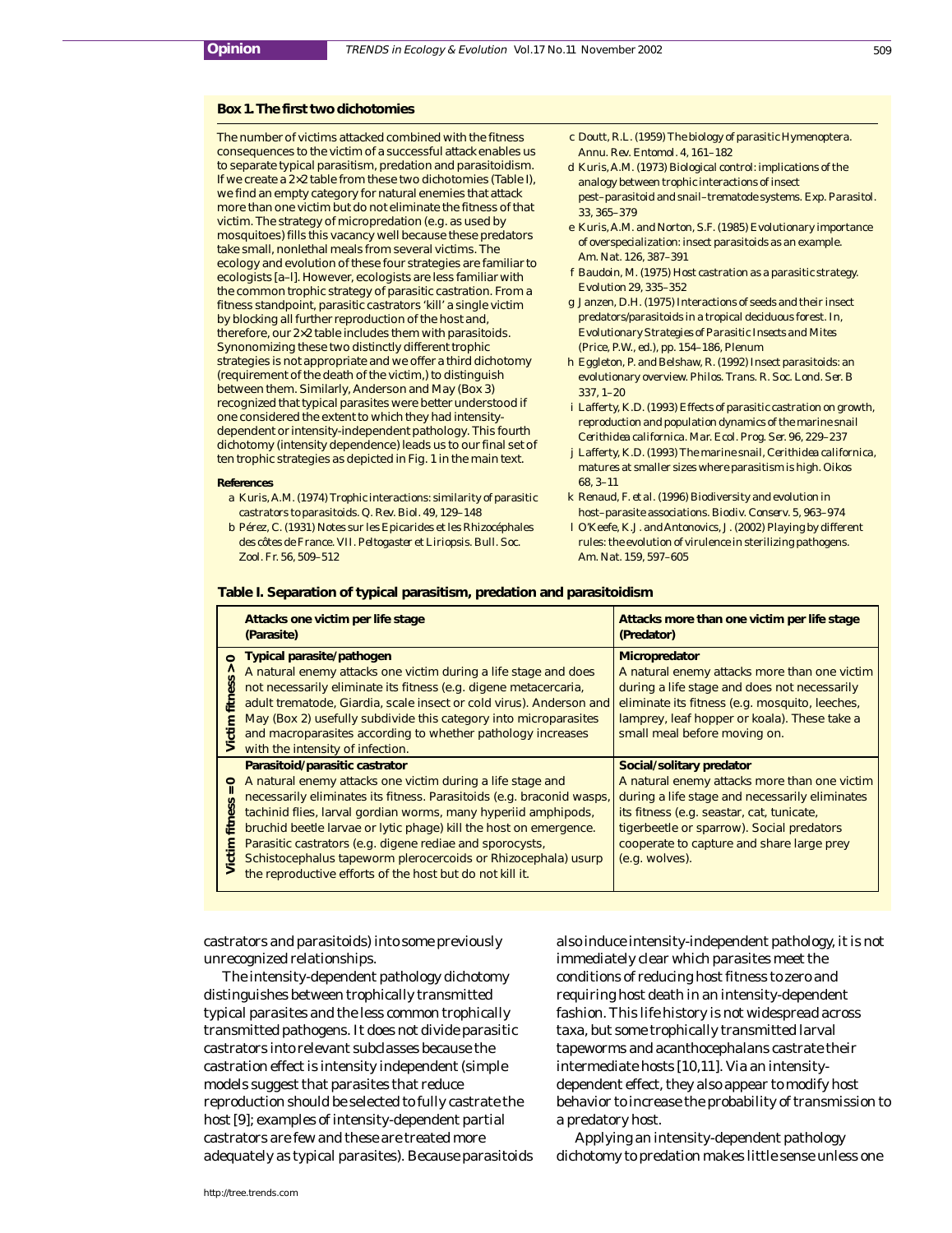#### **Box 2. Evolution of trophic strategies**

Among the animals, there are nine entirely parasitic phyla and 22 predominantly (>99%) predatory phyla [a]. For the remaining 11 phyla that have a mix of parasitic and free-living species (e.g. Nematoda, Platyhelminthes and Arthropoda), clades within a phylum are often either entirely parasitic or predatory. For example, the parasitoid strategy in wasps appears to have a single origin [b] followed by one of the most spectacular radiations in evolutionary history. Some parasitic lineages produce free-living species, but these examples are rare [c]. The upshot is that the evolution of a parasitic strategy appears to be a cladogenic event. For instance, recent molecular phylogenies suggest that at least nine nematode clades arose through the evolution of parasitism [d]. In spite of the link between parasitism and cladogenesis, none of the ten trophic strategies we describe here (Fig. 1 in main text) has a single evolutionary origin and all are spread among phyla. This pattern fits Sewall Wright's [e] concept of adaptive peaks: among species, selection for similar optima for the interacting cluster of traits that comprise a life-history strategy will yield analogous adaptive peaks; that is, an adaptive syndrome across species as opposed to strategies that grade into one another along a continuum.

When a victim evolves a larger or smaller body size, changes in the body size of its natural enemies could follow in step, or the natural enemies could evolve other strategies or switch to other victim species. Once in a new host, enemy body size should evolve to maximize fitness according to the initial trophic strategy. But evolving body size based on available energetics could eventually result in a change in the optimal trophic strategy. For example, it seems plausible that the ancestors of some parasitic castrators were smaller, typical parasites that eventually evolved to the size that allowed them to consume the maximum amount of host possible without seriously compromising the longevity of the host. That is, they became parasitic castrators.

There is some evidence for evolution between trophic strategies. Wasps and flies that are parasitoids of insects may have separately evolved from predators of insects, predators of fungi and scavengers of insects [b]. Two clades of intestinal nematodes in vertebrates might have evolved independently from two clades of nematode parasitoids of

insects [4], suggesting that switching from a small host to a large host selected for the more appropriate typical parasite strategy instead of the ancestral parasitoid strategy.

For predators, there is often room for plasticity between some strategies, depending on the relative body sizes of a particular predator–prey interaction. For instance, a leech might prey on a small insect for breakfast and be a micropredator on a large fish for dinner. Plastic trophic strategies in parasites are rare. One example of a context dependent switch from parasitoid to typical parasite may be the little trichopsid flies that are similar to parasitoids except that, when they infect large locusts, they do not kill them upon emergence [f].

In addition to evolving a new strategy, a parasite can add strategies to its life cycle. For example, it seems plausible that trophically transmitted parasites evolved from typical parasites that managed to turn the otherwise unfortunate death of their host by predation into an opportunity to parasitize the predator [g]. Trematodes are extreme examples of strategy accumulators. Most species start out as a parasitic castrator, switch hosts to become trophically transmitted parasites and end their lives as typical parasites.

#### **References**

- a DeMeeûs, T. and Renaud, F. (2002) Parasites within the new phylogeny of eukaryotes. *Trends Parasitol.* 18, 247–251
- b Godfray, H.C.J. (1994) *Parasitoids. Behavioral and Evolutionary Ecology*, Princeton University Press
- c Siddall, M.E. *et al.* (1993) Phylogeny and the reversibility of parasitism. *Evolution* 47, 308–313
- d Dorris, M. *et al.* (1999) Molecular analysis of nematode diversity and the evolution of parasitism. *Parasitol. Today* 15, 188–193
- e Wright, S. (1931) Evolution in Mendelian populations. *Genetics* 16, 97–159
- f Greathead, D.J. (1958) Notes on the life history of *Symmictus flavopilosus* Bigot. *Proc. R. Entomol. Soc. Lond. Ser. A* 33, 107–109
- g Lafferty, K.D. (1999) The evolution of trophic transmission. *Parasitol. Today* 15, 111–115

#### **Box 3. A history of macroparasite–microparasite models**

Simple mass-action equations [a] used in disease models track susceptible, exposed, infectious and recovered hosts (SEIR models) but not parasite intensities within the host [b–d]. The protozoans, bacteria and viruses that inspired SEIR models have short generation times, rapid reproduction inside the host, a tendency to induce immunity in surviving hosts and a short duration of infection. Most parasites and pathogens that fit these assumptions are relatively small in size. Anderson and May recognized this pattern and termed these 'intensity-independent' SEIR models 'microparasite' models [e,f].

The population dynamics of most parasitic worms are not well described by SEIR models. Because pathology increases with the number of worms in an infection (or intensity), and worms typically aggregate among hosts, pathology varies considerably from host to host. To model such worms more appropriately, Crofton constructed the first model that accounted for parasite intensity and aggregation [g]. May and Anderson [e,f] further developed this approach using more sophisticated mathematics, specifically keeping track of the number of individual parasites in the parasite population, the number of hosts, and the number of parasite free-living stages. A key outcome of these models was the realization that aggregation of pathogenic parasites can regulate a parasite population because mortality will be higher for heavily infected hosts which, when they die, claim the lives of a disproportionately large number of parasite individuals [h]. These intensity-dependent models were better able to accommodate the biology of many adult parasitic worms. Because helminths are much larger in body size than are protozoans, bacteria and viruses, Anderson and May termed their intensity-dependent models 'macroparasite' models [e,f].

Over time, the dichotomy of macro- and microparasites often shifted from a mathematical convenience based on intensity and associated with size, to a categorical classification scheme for parasites based on

size. This was because the prefixes macro- and micro- focus attention on the body sizes of the parasites and away from the issue of intensity. Beyond the modeling literature, the terms macroparasite and microparasite have devolved to a coarse taxonomy. Protozoa and smaller microbes are 'microparasites' and helminths and arthropods are 'macroparasites' even though some small parasites might be better modeled as macroparasites (e.g. Ichthyophthirius multifilis ciliates or Eimeria tenella coccidians) and many large parasites might be better modeled as microparasites (e.g. larval digenes in molluscs and rhizocephalan barnacles). Perhaps this could have been avoided had the models been named intensity dependent or independent.

#### **References**

- a Bernoulli, D. (1760) Essai d'une nouvelle analyse de la mortalité causée par la petite variole et des advantages de l'inoculation pour la prevenir. *Mem. Mathematiq. Physiq. Tires Regist. Acad. R. Sci.* 1–45
- b Ross, R. (1916) An application of the theory of probabilities to the study of a priori pathometry. Part I. *Proc. R. Soc. Lond. Ser. A* 92, 212–240
- c Kermack, W.O. and McKendrick, A.G. (1927) Contributions to the mathematical theory of epidemics. *Proc. R. Soc. Lond. Ser. A* 115, 700–721
- d May, R. (2000) Simple rules with complex dynamics. *Science* 287, 601–602
- e May, R.M. and Anderson, R.M. (1979) Population biology of infectious diseases. Part II. *Nature* 280, 455–461
- f Anderson, R.M. and May, R.M. (1979) Population biology of infectious diseases. Part 1. *Nature* 280, 361–367
- g Crofton, H.D. (1971) A model of host–parasite relationships. *Parasitology* 63, 343–364
- h Anderson, R.M. (1976) Dynamic aspects of parasite population biology*.* In *Ecological Aspects of Parasitology* (Kennedy, C.R., ed.), pp. 431-462, North Holland Publishing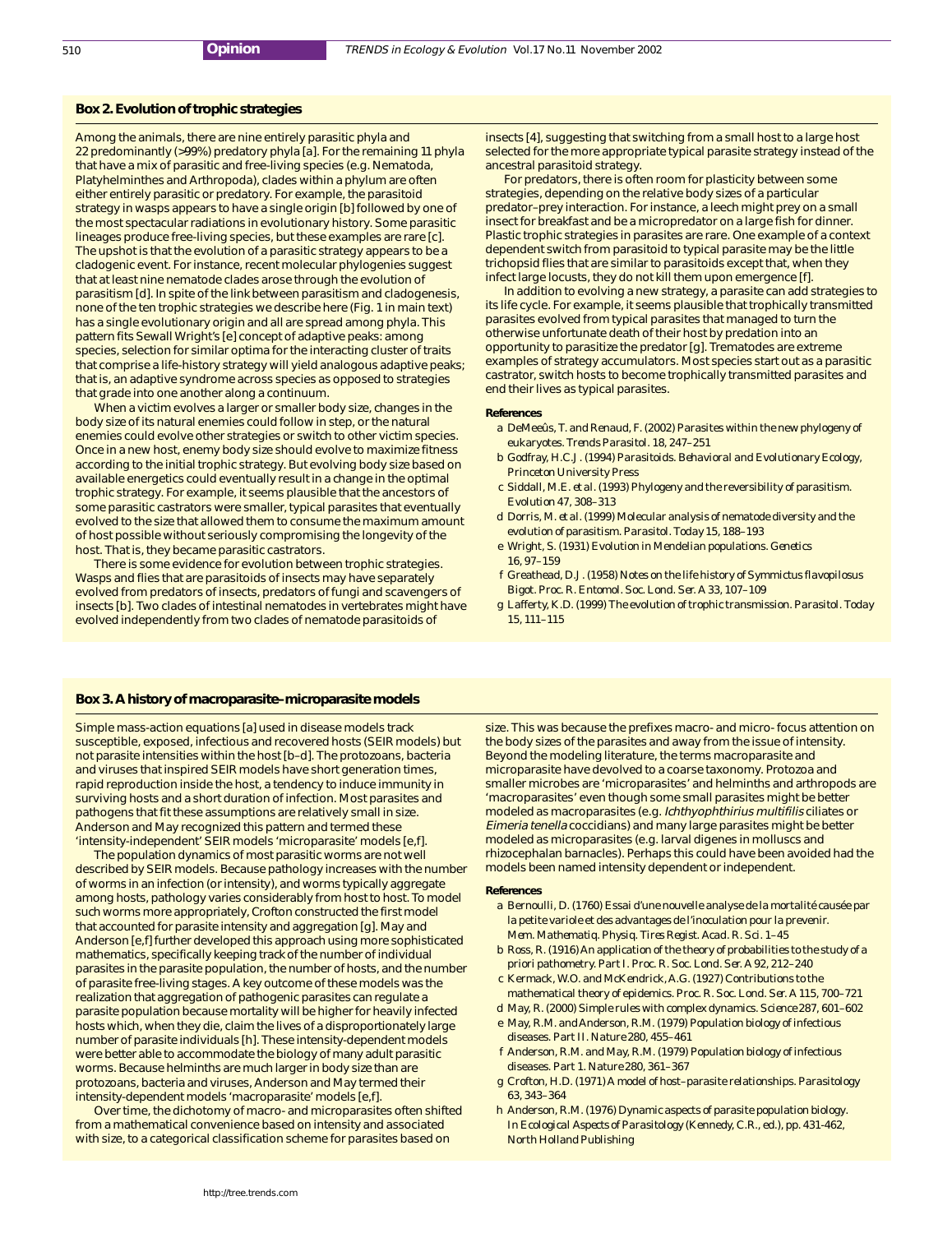

**Fig. 2.** Conceptual diagram and examples of the relative size/mass of natural enemies and victims for several different trophic strategies. The horizontal axis represents the relative mass of individual (or clonal) natural enemies to (individual) victims along a log scale. Colored lines indicate locations along this axis where different strategies tend to lie. Examples of these strategies are indicated above.

considers the probability of a successful attack, rather than pathology, as the relevant criterion. This reveals SOCIAL PREDATION as an intensity-dependent phenomenon that is an important functional relationship for a few major taxa (mammals and arthropods). Because social predation is carried out by predators that can also kill by themselves (SOLITARY PREDATORS), perpetrators of this trophic strategy are FACULTATIVE SOCIAL PREDATORS. For example, the spider *Parawixia bistriata* cooperates with neighbors to subdue large insects but handles small prey alone [12].

The effect of micropredation is clearly intensity dependent (1000 mosquito bites are worse than one). However, micropredators can also feed intensity independently if they are larger than their victims and multiple individuals cannot generally attack the same host individual. For example, some herbivores eat the aboveground mass of a plant in a single bite, leaving nothing for a second micropredator to consume. We do not, however, see a compelling need to divide micropredation along the dichotomy of intensity dependence.

**Body size and trophic strategies of natural enemies** Anderson and May argue that enemy body size is associated with the trophic strategies of parasites (Box 3). Size is a surrogate for energetics [13] and clearly also constrains predator–prey interactions. Although body size is not a defining characteristic of trophic strategies, we hypothesize that it is the key to understanding their evolution. Figure 2 conceptually scales the relative sizes of enemy versus victim and provides several examples [1]. Although it is clear that typical parasites can be much smaller than their hosts, and that predators can be much larger than their prey (e.g. filter feeders), limits on the minimum relative size of predators and the maximum relative size of parasites are less obvious.

Within a species, growth enables body size to vary greatly among individuals (and with age). The importance of relative size to predators is seen when larger (and older) predators attack prey over a broader size range than do smaller conspecific predators [14,15]. Studies within and among species show how this leads to a rough isometric positive relationship between maximum prey size and predator size [16]. Trophic morphology of a predator, prey shape and anti-predation adaptations can lead to deviations from this relationship [17]. Some typical parasites show a host–parasite size correlation for interspecific comparisons [18,19]. Similarly, the size of the host can limit the upper size of an individual parasitoid or castrator within that host, forming an allometric association between parasite size and host size as the host grows [1].

Fitness correlates that vary with natural enemy and/or victim body sizes include victim encounter rate, attack success, nutrition, lifespan and proportion of mass allocated to reproductive tissue [20]. Models indicate that the optimal life histories for a particular enemy–victim, body-mass combination fall into discrete ADAPTIVE PEAKS that depend on both relative and absolute body masses; predation is best when victims are relatively small, and typical parasitism (and micropredation) is more profitable for relatively large victims [1]. Evolutionary changes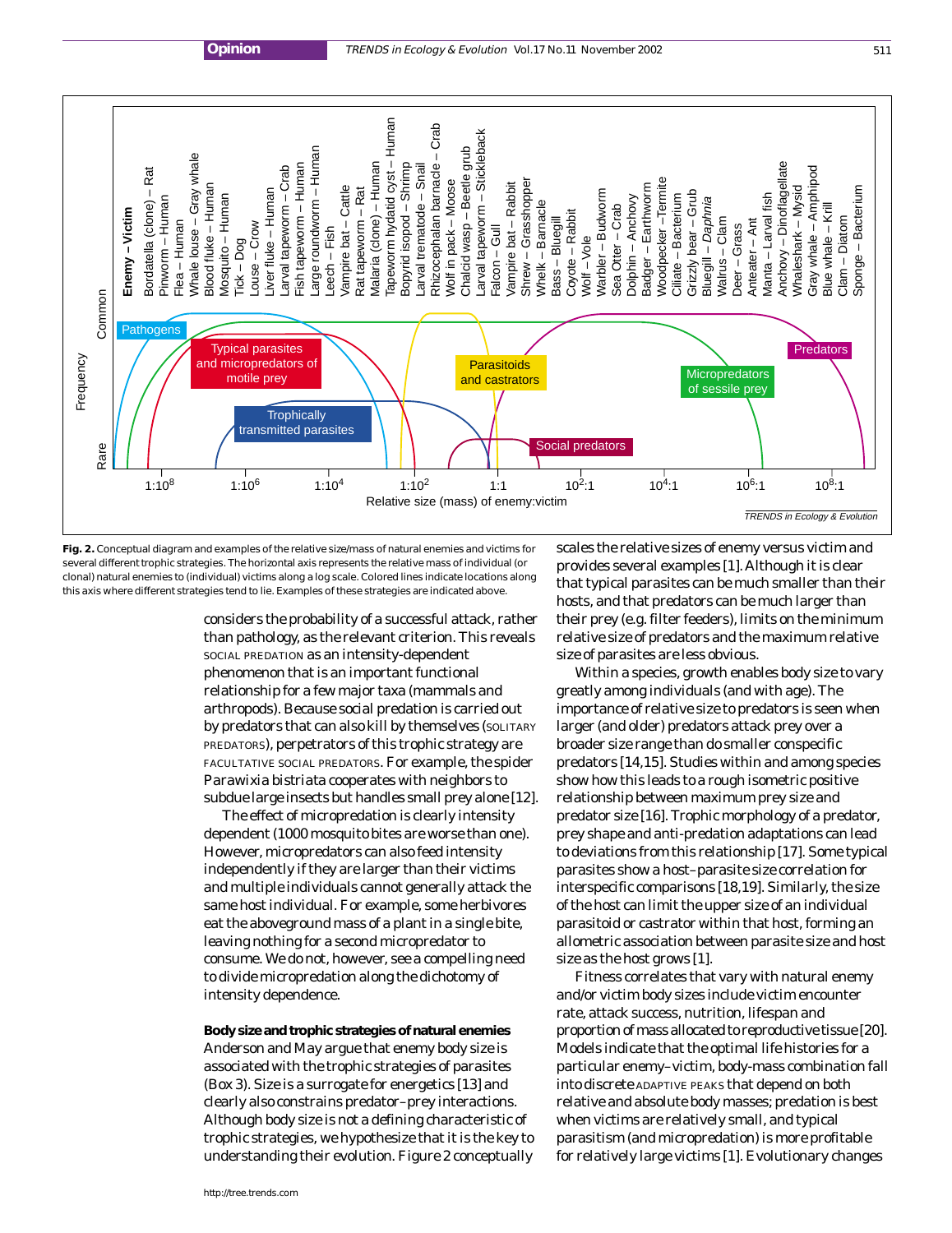#### **Box 4. Outstanding questions**

- How do trophic strategies evolve?
- How do trophic strategies affect the evolution of other life-history traits?
- How do different trophic strategies affect victim and enemy population dynamics?
- Under what conditions are strategies likely to be plastic?
- Can changes in strategies over ontogeny lead to complex life cycles?
- What kinds of consumer strategy are not well defined by the four dichotomies? • How might the four dichotomies apply to the trophic dynamics of consumers that
- don't have living victims (scavengers and detritivores)? • If pathology is higher when multiple strains of a pathogen infect a host, is the
- pathogen better defined and modeled as intensity dependent?

in the body size of a natural enemy or victim might lead to other trophic strategies being more profitable (Box 2). Predictions from this approach also correspond to observations that predators and micropredators can use all but the largest victims and typical parasites and pathogens cannot use the smallest victims [1].

Micropredators of motile prey, typical parasites and predators are relatively absent when the CONSUMER:victim ratio ranges from 1:100 to 1:1, because it is a challenge to feed on a motile prey with a similar body size to oneself. Pathogen infections, although composed of many single-celled or viral individuals, reach only a small fraction of the biomass of the host. For example, malaria, although it fills most of an infected human's blood cells, amounts to <1% of the weight of the host. Similarly, a relatively large typical parasite, such as an adult *Hymenolepis diminuta* tapeworm living in a rat's gut, reaches only  $\sim$ 1% of the weight of a host.

In spite of the difficulty, a diverse group of natural enemies (four of the ten proposed trophic strategies) feed on prey that are similar in size to themselves. Micropredators that feed on sessile prey, freed from the need to use stealth or a size advantage, have

fewer constraints to feeding on similar sized prey than do micropredators that feed on motile prey. Trophically transmitted parasites can actively compromise the viability of an intermediate host to improve transmission. Growing large might help some of these parasites to debilitate the host, making it more susceptible to predation by the next host in the life cycle [8]. Several larval tapeworms, for example, grow nearly to the mass of an uninfected host. Parasitoid and parasitic-castration life histories also enable a parasite to feed on a host similar in size to itself. Such intimate associations require remarkably efficient resource utilization if the host is to remain viable [10].

The absolute size of the victim can also constrain trophic strategies. Parasitoids infect larval insects and other small hosts, but infect less often those hosts weighing greater than a few grams. The longer life spans of larger hosts might make the parasitoid strategy a relatively inefficient life history compared with parasitic castration. Parasitic castrators, although parasitizing a wider range of host body sizes than do parasitoids (from tiny snails to large crabs and fish), are essentially absent from hosts weighing greater than a kilogram. Hosts with very large body sizes, although long lived, tend to invest relatively little in reproductive tissue [21], presumably making parasitic castration a less efficient trophic strategy. For these reasons, large hosts, such as humans, appear unsuitable for parasitic castrators and parasitoids, a constraint that we are pleased Hollywood ignored when it portrayed the second-instar parasitoid in the 1979 film *Alien* bursting from the chest of Executive Office Kane (played by John Hurt).

Although the attack success of most predators is predicated on having a substantial size advantage over their prey, highly specialized solitary killers

#### **Glossary**

**Adaptive peak:** a life-history strategy resulting from an interacting cluster of traits. When reviewed across taxa, adaptive peaks are recognized as an adaptive syndrome or as a categorical life-history strategy (i.e. one that is not well described by a continuum).

**Consumer:** an individual that feeds on another organism.

- **Facultative micropredator:** a predator that switches between solitary predation to micropredation, depending on the size of the prey attacked.
- **Facultative social predator:** a predator that switches from solitary predation to social predation, depending on the size of the prey attacked.
- **Intensity dependent:** an effect (such as on victim fitness) that changes with intensity. **Intensity independent:** an effect (such as on victim fitness) that does not change with intensity.

**Intensity\*:** the number of natural enemies per victim at the time of attack. **Macroparasite:** a parasite with intensity-dependent pathology (e.g. an adult trematode in a vertebrate).

**Microparasite:** a parasite with intensity-independent pathology (e.g. larval trematode redia in a snail).

**Micropredator:** a predator that does not kill its prey (by eating only part of it; e.g. mosquito).

**Natural enemy\*:** a consumer that harms its victim (used commonly in the biological control literature to describe predators, parasitoids and parasites). **Parasite\*:** a natural enemy that feeds intimately on one host.

**Parasitic castrator:** a parasite that blocks host reproduction, sometimes called a sterilizing pathogen in the plant literature.

**Parasitoid\*:** a parasite that kills its host as a normal and required part of its development. **Pathogen\*:** parasites (e.g. viruses, bacteria and protozoans) that reproduce asexually within the host but do not necessarily kill or castrate the host as part of their life cycle. The effect on the host is not intensity dependent (these are microparasites in the Anderson and May models).

**Pathology:** the nature of the effect of a natural enemy on a victim (virulence includes the aspects of pathology that increase parasite fitness).

**Predator\*:** a natural enemy that feeds on more than one victim.

**Social predation:** when a predator feeds in groups and shares prey (attack success is intensity dependent).

**Solitary predator:** a predator that feeds alone on prey.

**Trophically transmitted:** parasitic castrator, pathogen or typical parasite is transmitted via predation to the next host.

**Typical parasite:** a parasite whose effect on the host is intensity dependent.

\*Some of these terms are used less precisely in the vernacular (e.g. parasite or pathogen). Others, as technical terms, we define more precisely (e.g. intensity or typical parasite), and others are applied conceptually although they were originally associated with a limited set of taxa [ e.g. parasitoid (insects), predator (e.g. carnivores) or pathogen (e.g. viruses, bacteria, fungi or protozoa)].